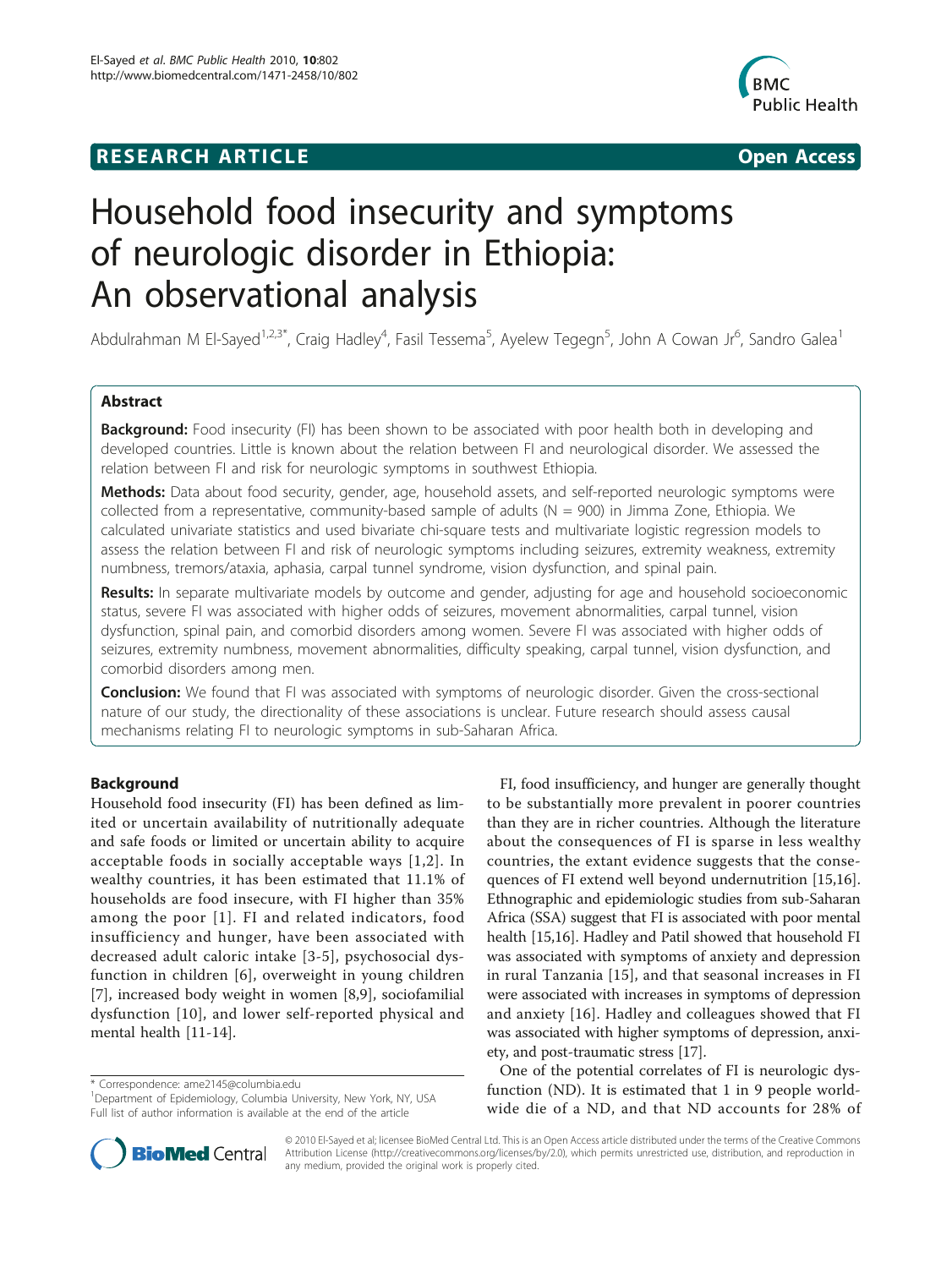years lived with disability [[18](#page-9-0)]. Several studies have considered the prevalence of ND in Ethiopia. Tamrat and colleagues [[19](#page-9-0)] found that the prevalence of all-cause disability in three rural areas in northern Ethiopia was 4.9%. In particular, the prevalence of epileptic seizure was 0.7%, of vision dysfunction was 1.5% and of walking difficulty was 1.7%. In a similar study, Fitaw and Boersma [\[20](#page-9-0)] assessed the prevalence of disability in one urban and three rural areas in northwestern Ethiopia. They found that the prevalence of disability was 3.8%; 47.0% of those had lower locomotive disability, 28.6% had vision dysfunction, 16.1% had upper motor disability, 10.3% had cognitive impairments, and 8.3% had hearing loss, respectively. Tekle-Haimanot and colleagues [\[21\]](#page-9-0) assessed the incidence of specific neurologic diagnoses in a rural population in central Ethiopia. They found high incidence of the following disorders: epilepsy (520/100,000), postpoliomyelitis paralysis (240/100,000), mental retardation (170/100,000), peripheral neuropathy (150/100,000) and deaf-mutism (130/100,000). The incidence of hemiparesis was 62/100,000, that of cerebral palsy was 20/100,000, 16/100,000 for optic atrophy, 12/100,000 for perceptive deafness, 10/100,000 for tropical spastic paraparesis, 7/100,000 for Parkinson's disease and 5/100,000 each for motor neuron disease, ataxia, and chorea/athetosis.

Although there is a paucity of research about specific social and demographic determinants of ND, both behavioral, as well as physiological studies suggest that malnutrition in early neurologic development is a risk factor for ND in later life [\[22,23\]](#page-9-0). Considering the determinants of ND in less wealthy countries, the World Health Organization (WHO) suggested that malnutrition, perinatal complications, and advanced parasitic infection are among the most important worldwide determinants of ND. Because structural causes underlying some of the leading risk factors for disabling disorders of the nervous system, such as malnutrition, poor sanitation, and lack of healthcare access are most prevalent in less wealthy countries, populations in these countries are especially at risk [\[18,24](#page-9-0)].

In light of the extant research, it is plausible that FI could be a determinant of ND. Alternatively, it is also plausible that those with ND are more likely to be disabled and therefore, less capable of providing themselves and their families with a consistent food supply. This is especially true in rural SSA where subsistence agriculture is the primary means of food accrual. In this analysis, we use data from the Gilgel Gibe Growth and Development Study (GGGDS), a population-representative sample in southwest Ethiopia to assess the relation between FI and symptoms of ND, including spinal pain, extremity weakness, extremity numbness, seizure, vision dysfunction, aphasia, tremors/ataxia, carpal tunnel syndrome, and spinal pain.

## Methods

## Sample

This study took place in Jimma zone, southwest Ethiopia in the Gilgel Gibe area outside of Jimma Town. This is a predominantly rural area where the primary occupation is subsistence agriculture and FI is chronic.

The Gilgel Gibe Growth and Development Study (GGGDS) is a cohort study of families in the Gilgel Gibe Field Research Center that is concerned with adult mental health, neurologic health, and child development. The study involves questionnaire and anthropometric information collected from the parents, and developmental assessments conducted on their children. We report here on baseline information collected from the parents.

The baseline cohort for the GGGDS was a random sample of households that had a child between the ages of 3-24 months from the universe of all births in Gilgel Gibe in the two years prior to the estimated start date of the survey  $(\sim 2000 \text{ births})$ . We sampled 550 households at baseline. From these 79 households were not included because the children could not be located, had died, or had moved from the study area. An additional 20 households were excluded because the father was not living in the household or could not be located. Thus, the overall response rate was 82%.

A structured questionnaire was developed and administered to participants by 9 trained interviewers. Questionnaires and consent documents were developed in English then translated and back translated by native speakers into the two dominant languages in the study area: Amharic and Affan Oromo. Households were visited and all of the participants were interviewed in their house in a private area. Husbands and wives were separately interviewed using questionnaires developed specifically for men and women (refer to additional files [1](#page-8-0) and [2](#page-8-0) for survey questionnaires used among women in English and Amharic, respectively, and additional files [3](#page-8-0) and [4](#page-8-0) for questionnaires used among men in English and Amharic, respectively). Written informed consent was obtained from all participants. The Institutional Review Boards of the University of Michigan and Jimma University reviewed and approved the study protocol.

#### Survey Domains

Household-level FI was measured using a seven-item scale based on those used and validated previously in diverse settings in developing countries [[25-27\]](#page-9-0). Women and men were separately asked whether because food ran out or they did not have enough money to buy food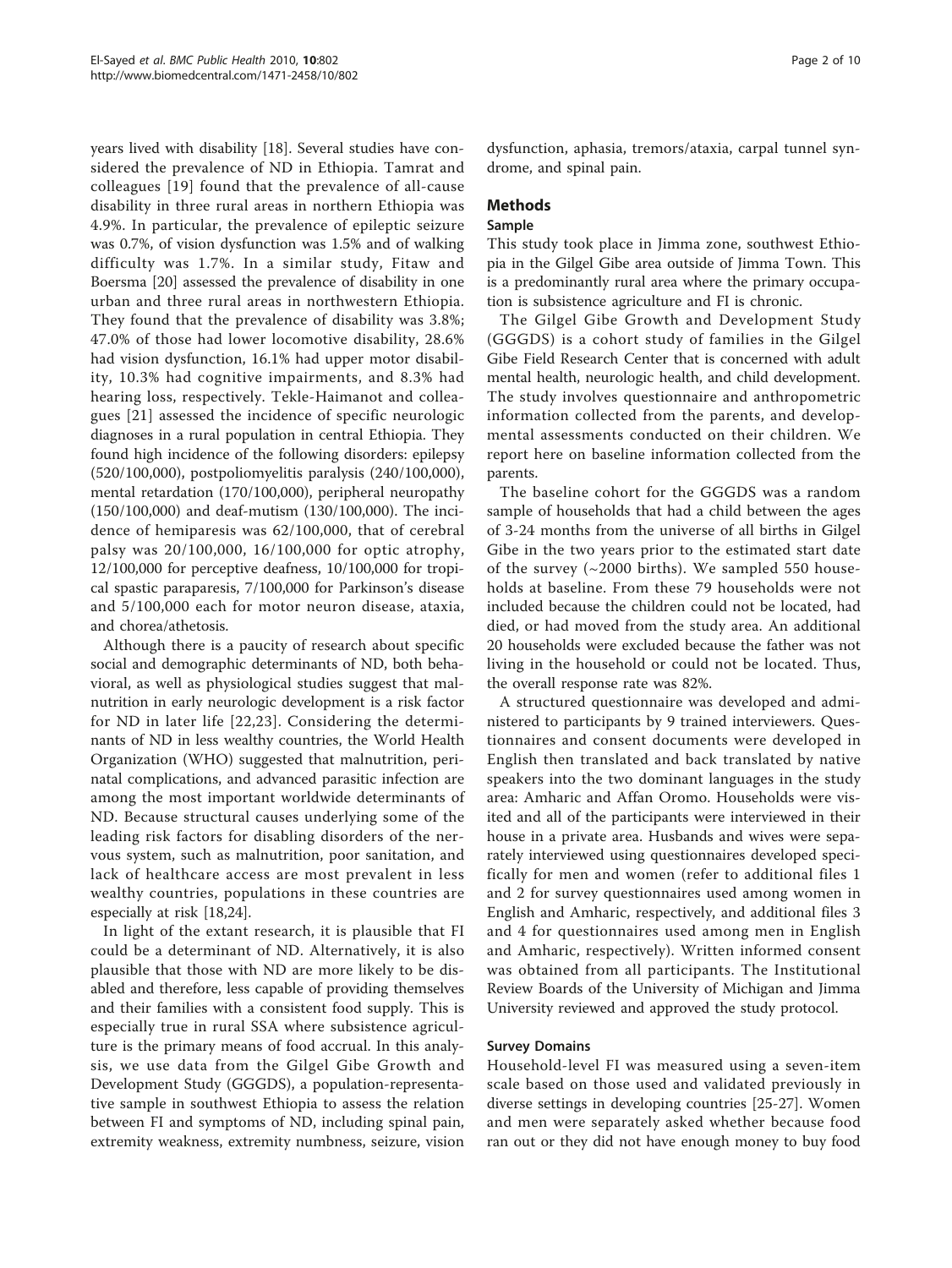in the last three months, they: (1) worried about running out of food, (2) ran out of food, (3) reduced variety of food for children, (4) children did not have enough to eat, (5) if the respondent or other adult did not eat enough, (6) the respondent spent the whole day without food, and/or (7) the household ever had to ask others for food or money to buy food. We were most interested in household food security. We therefore analyzed internal consistency (Cronbach's Alpha 0.93), and responses of the husband and wife were summed. Maternal and paternal summed scores were also highly correlated ( $p < 0.01$ ) so the average was taken to represent the household's food insecurity situation. This score was divided into three food insecurity categories for the purposes of analysis: secure (score of 0-2), moderate food insecurity (score of 3-5), and severe food insecurity (score of 6-7).

Household socioeconomic status (SES) was measured through an asset index, as is standard in low-income countries [[28](#page-9-0)]. The asset index was also used to measure SES in the Ethiopia Demographic and Health Survey in 2005 [\[29](#page-9-0)]. A set of questions about possession of material assets was asked of each household, including whether the household possessed household electricity, a television, a radio, a phone/mobile, and/or a tapedeck/ VHS/DVD player. The number of items in household possession was summed and household socioeconomic status was categorized based on whether the household was above or below the median asset ownership, which was one of the above assets per household in this sample. Women provided corresponding responses to some of the material items and these were highly associated with their partners' responses. We therefore used men's responses as estimates of the household SES.

Additionally, we controlled for the effects of age (in years; age was subdivided into three categorical variables). Information on educational status was not collected since it is known to be universally very low in the study population [[17\]](#page-9-0).

## Dependent Variables

The neurologic disorders screening tool was derived from the World Health Organization research protocol for measuring the prevalence of neurologic disorders in developing countries [\[30](#page-9-0)]. A variation of this instrument was used successfully in a suburb of Addis Abba, the capital city of Ethiopia [[31](#page-9-0)]. The survey instrument included questions about neurologic symptoms including: back pain, neck pain, hand/foot numbness, arm/leg weakness, seizures, diplopia, temporary blindness, difficulty speaking, movement abnormalities while still, movement abnormalities while intending movement, and carpal tunnel syndrome. Respondents were asked if they had experienced any symptom in the past week. Answers were coded dichotomously with a 1 indicating a "yes" answer, and a zero indicating a "no" answer. Similar symptoms were aggregated for the purpose of this analysis. The neurologic indicators of interest were: seizures (respondents reporting having had a seizure in the past week), extremity weakness (respondents reporting having had either arm/hand or leg/foot weakness in the past week), extremity numbness (respondents reporting having had either arm/hand numbness or leg/ foot numbness in the past week), movement abnormalities (respondents reporting movement abnormalities either while still or while intending movement), difficulty speaking (respondents reporting having experienced either temporary or permanent difficulty speaking in the past week), carpal tunnel (respondents reporting hand pain that awoke them from sleep in the past week), vision dysfunction (respondents reporting having had diplopia or temporary vision loss in the past week), and spinal pain (respondents reporting having had back or neck pain in the past week). We aggregated our indicators to create an indicator of ND comorbidity (respondents reporting two or more NDs in the past week).

#### Statistical Methods

Univariate statistics were used to describe the sample and bivariate chi-square tests were used to assess relations between each of the independent variables and outcomes of interest separately by gender. We used bivariate logistic regression to assess unadjusted associations between FI and neurologic symptoms by gender, and used multivariate logistic regression to adjust for age, and household assets. The criterion for statistical significance was set at  $\alpha = 0.05$ . All statistical tests were carried out using SAS 9.2.

#### Results

Complete data were available for 900 individuals (i.e. 450 men, and 450 women) for analysis. The majority of the sample (61.8%) was between the ages of 20 and 30. According to the median cut-off of the asset index, 47.3% of the sample was classified as having assets below the median number reported. Severe food insecurity was prevalent among 24.7% of the sample.

Overall, vision dysfunction was the most prevalent aggregate of symptoms with 60.9% of the sample reporting diplopia or temporary vision loss in the last week. Seizure was the least prevalent ND with only 6.3% of the sample reporting a seizure in the past week. 48.1% of the sample reported symptoms falling within two or more symptom clusters within the past week.

Table [1](#page-3-0) shows univariate statistics and bivariate chisquare tests between FI and other covariates and neurological disorders among women in Jimma Zone. In chisquare models, FI was significantly associated with higher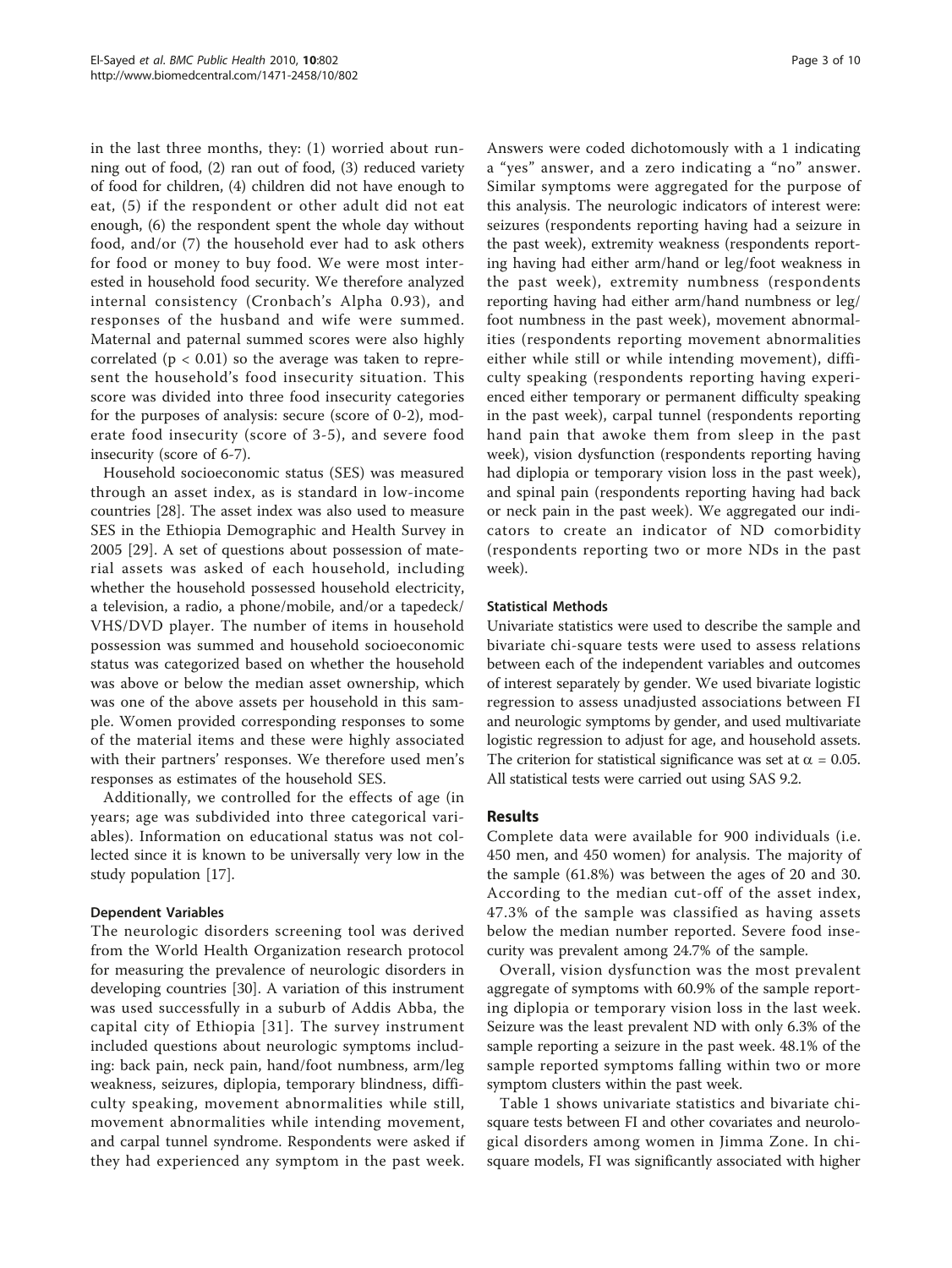|                 | Total |        | Seizures |      | Extremity | Extremity |          |      | Movement<br>Weakness Numbness Abnormalities |      | Difficulty<br>Speaking |      | Carpal<br>Tunnel | Vision<br><b>Dysfunction</b> |         | Spinal<br>Pain |       | Comorbid<br><b>Disorders</b> |         |
|-----------------|-------|--------|----------|------|-----------|-----------|----------|------|---------------------------------------------|------|------------------------|------|------------------|------------------------------|---------|----------------|-------|------------------------------|---------|
|                 | %     | $\%$   | p        | $\%$ | p         | %         | p        | %    | p                                           | %    | p                      | %    | p                | $\%$                         | p       | %              | p     | %                            | p       |
| Overall         | 100   | 5.3    | ÷        | 29.1 | $\equiv$  | 23.8      | $\equiv$ | 18.0 | $\overline{\phantom{0}}$                    | 5.3  |                        | 12.9 |                  | 42.7                         |         | 11.6           |       | 42.0                         |         |
| Food Insecurity |       |        | 0.001    |      | 0.282     |           | 0.038    |      | < 0.001                                     |      | 0.092                  |      | < 0.001          |                              | < 0.001 |                | 0.123 |                              | < 0.001 |
| Secure          | 53.8  | 3.3    |          | 28.9 |           | 20.3      |          | 9.9  |                                             | 4.1  |                        | 8.7  |                  | 36.4                         |         | 9.9            |       | 36.0                         |         |
| Moderate        | 22.9  | 2.9    |          | 24.3 |           | 33.0      |          | 23.3 |                                             | 3.9  |                        | 9.7  |                  | 40.8                         |         | 9.7            |       | 38.8                         |         |
| Severe          | 23.3  | - 12.4 |          | 34.3 |           | 22.9      |          | 31.4 |                                             | 9.5  |                        | 25.7 |                  | 59.1                         |         | 17.1           |       | 59.1                         |         |
| Age             |       |        | 0.502    |      | 0.053     |           | 0.005    |      | 0.786                                       |      | 0.351                  |      | < 0.001          |                              | 0.004   |                | 0.091 |                              | 0.007   |
| < 30            | 8.4   | 9.7    |          | 19.4 |           | 25.8      |          | 16.1 |                                             | 0.0  |                        | 3.2  |                  | 22.6                         |         | 9.7            |       | 32.3                         |         |
| $30 - 40$       | 71.6  | 5.3    |          | 30.6 |           | 20.8      |          | 17.0 |                                             | 6.04 |                        | 11.3 |                  | 41.9                         |         | 9.8            |       | 40.8                         |         |
| > 40            | 20.0  | 4.1    |          | 26.3 |           | 39.2      |          | 20.3 |                                             | 6.8  |                        | 27.0 |                  | 56.8                         |         | 18.9           |       | 59.5                         |         |
| Asset Index*    |       |        | 0.491    |      | 0.677     |           | 0.419    |      | 0.164                                       |      | 0.267                  |      | 0.118            |                              | 0.551   |                | 0.059 |                              | 0.627   |
| high            | 52.7  | 4.6    |          | 30.0 |           | 25.3      |          | 15.6 |                                             | 4.2  |                        | 10.6 |                  | 41.4                         |         | 8.89           |       | 40.9                         |         |
| low             | 47.3  | 6.1    |          | 28.2 |           | 22.1      |          | 20.7 |                                             | 6.6  |                        | 15.5 |                  | 44.1                         |         | 14.6           |       | 43.2                         |         |

<span id="page-3-0"></span>Table 1 Univariate and bivariate statistics of all neurologic symptom aggregates and covariates among 450 adult women in Jimma zone, Ethiopia

\* A set of material assets was asked of each household, including the possession of household electricity, a television, a radio, a phone/mobile, and/or tapedeck/ VHS/DVD player; items were summed and household's socioeconomic status was categorized based on whether the household was above or below the median asset ownership, which was one of the above assets per household.

prevalence of each outcome of interest ( $p < 0.050$ ) except extremity weakness ( $p = 0.282$ ), difficulty speaking ( $p =$ 0.092), and spinal pain (0.123). Table [2](#page-4-0) shows the same information among men in Jimma Zone. In chi-square models, FI was significantly associated with higher prevalence of all outcomes of interest  $(p < 0.050)$  except extremity weakness ( $p = 0.256$ ).

Tables [3](#page-5-0) shows bivariate and multivariate regression models of each outcome of interest by FI and other covariates among men and women in our sample. Among women, severe FI was associated with higher odds of seizures, movement abnormalities, carpal tunnel, vision dysfunction, and spinal pain in both unadjusted and adjusted models. Severe FI was also associated with higher odds of having comorbid disorders in both unadjusted and adjusted models. Moderate FI was only associated with extremity numbness and movement abnormalities in both unadjusted and adjusted models.

Table [4](#page-6-0) shows bivariate and multivariate regression models of each outcome of interest by FI and other covariates among men in our sample. Among men, severe FI was associated with higher odds of seizures, extremity numbness, movement abnormalities, difficulty speaking, carpal tunnel, and vision dysfunction in both unadjusted and adjusted models. Severe FI was also associated with higher odds of having comorbid disorders in both unadjusted and adjusted models. Moderate FI was only associated with extremity numbness and movement abnormalities in both unadjusted and adjusted models.

Table [5](#page-7-0) shows comorbidity between outcomes of interest among the full sample. Generally, there was high comorbidity between outcomes. In particular, all

outcomes were highly comorbid with vision dysfunction. Alternatively, outcomes were not often comorbid with seizures.

#### **Discussion**

Using data from a population-based representative sample of households in a rural area in Ethiopia, we found that FI was associated with a range of neurologic symptoms including self-reported seizure, extremity numbness, movement abnormalities, speaking difficulties, carpal tunnel syndrome, spinal pain, and vision dysfunction. FI was also associated with a higher prevalence of ND symptom comorbidity. We found that FI was generally more predictive of ND symptoms among men than among women. Finally, ND symptoms in this population were highly comorbid.

We know of no other studies that have assessed the relation between FI and risk for neurologic symptoms. However, our findings are consistent with literature documenting associations between FI and adverse health outcomes in both wealthy and less wealthy countries. For example, in a cross-sectional analysis of 724 randomly chosen low-income single women participating in welfare in the state of Michigan, USA, Siefert and colleagues [[11](#page-8-0)] found that food insufficiency was associated with poor or fair self-rated health and DSM-III criteria major depressive symptoms. In a sample of 1,006 men and women in the rural US, Pheley and colleagues [\[12](#page-8-0)] found that FI was associated with poorer health measures before and after adjustment for demographic and healthcare access variables. Using data from the National Population Health Survey in Canada, food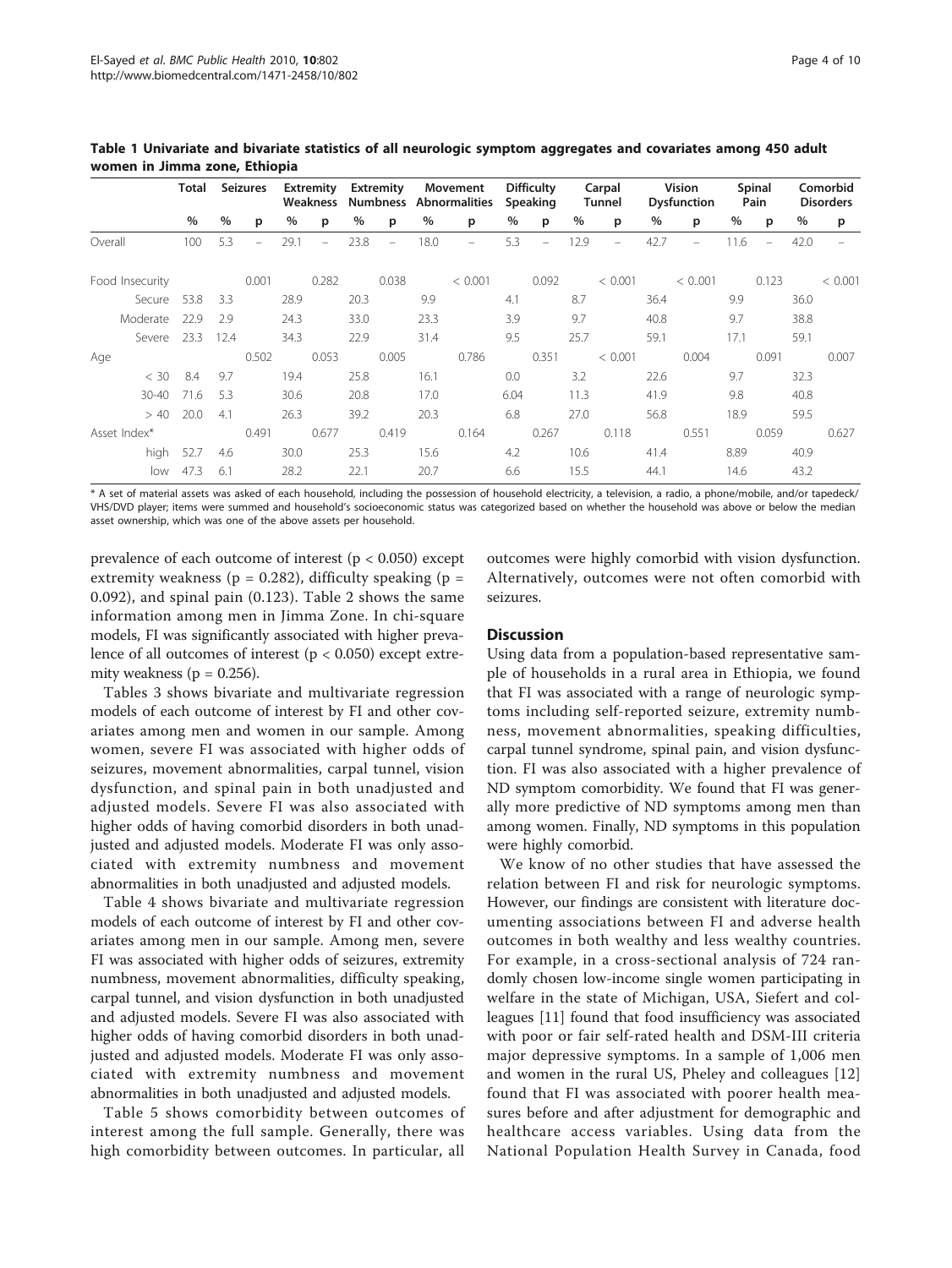|                 | Total | <b>Seizures</b> |          |      | <b>Extremity</b><br>Weakness |      | <b>Extremity</b><br><b>Numbness</b> |      | Movement<br>Abnormalities |      | <b>Difficulty</b><br>Speaking |      | Carpal<br><b>Tunnel</b> |      | Vision<br><b>Dysfunction</b> |      | Spinal<br>Pain           |      | Comorbid<br><b>Disorders</b> |
|-----------------|-------|-----------------|----------|------|------------------------------|------|-------------------------------------|------|---------------------------|------|-------------------------------|------|-------------------------|------|------------------------------|------|--------------------------|------|------------------------------|
|                 | %     | $\%$            | p        | %    | p                            | $\%$ | p                                   | %    | p                         | %    | p                             | %    | p                       | %    | p                            | %    | p                        | %    | p                            |
| Overall         | 100   | 5.1             | $\equiv$ | 28.0 | $\equiv$                     | 22.9 | $\overline{\phantom{m}}$            | 17.2 | $\equiv$                  | 5.1  | $=$                           | 12.5 | $\equiv$                | 40.9 | $\equiv$                     | 11.2 | $\overline{\phantom{m}}$ | 40.3 |                              |
| Food Insecurity |       |                 | 0.003    |      | 0.256                        |      | 0.009                               |      | < 0.001                   |      | 0.015                         |      | < 0.001                 |      | < 0.001                      |      | 0.003                    |      | < 0.001                      |
| Secure          | 53.5  | 2.5             |          | 28.1 |                              | 18.2 |                                     | 9.9  |                           | 3.3  |                               | 7.4  |                         | 34.7 |                              | 9.9  |                          | 32.6 |                              |
| Moderate        | 18.1  | 4.9             |          | 24.4 |                              | 31.7 |                                     | 19.5 |                           | 3.7  |                               | 7.3  |                         | 35.2 |                              | 4.9  |                          | 39.0 |                              |
| Severe          | 28.3  | 10.9            |          | 34.4 |                              | 29.7 |                                     | 32   |                           | 10.2 |                               | 27.3 |                         | 63.3 |                              | 19.5 |                          | 61.7 |                              |
| Age             |       |                 | 0.183    |      | < 0.001                      |      | < 0.001                             |      | 0.019                     |      | 0.367                         |      | < 0.001                 |      | < 0.001                      |      | 0.134                    |      | < 0001                       |
| < 20            | 39.4  | 2.6             |          | 15.8 |                              | 15.1 |                                     | 11.2 |                           | 4.0  |                               | 4.6  |                         | 23.0 |                              | 8.6  |                          | 23.7 |                              |
| $20 - 30$       | 44.8  | 4.1             |          | 34.1 |                              | 27.8 |                                     | 21.4 |                           | 6.9  |                               | 15.0 |                         | 53.2 |                              | 13.3 |                          | 50.3 |                              |
| $31 - 40$       | 15.8  | -8.2            |          | 41.0 |                              | 39.4 |                                     | 24.6 |                           | 3.3  |                               | 23.0 |                         | 42.6 |                              | 18.0 |                          | 54.1 |                              |
| > 40            |       |                 |          |      |                              |      |                                     |      |                           |      |                               |      |                         |      |                              |      |                          |      |                              |
| Asset Index*    |       |                 | 0.373    |      | 0.812                        |      | 0.832                               |      | 0.074                     |      | 0.19                          |      | 0.043                   |      | 0.159                        |      | 0.012                    |      | 0.196                        |
| high            | 54.7  | 4.3             |          | 27.5 |                              | 23.3 |                                     | 14.3 |                           | 3.9  |                               | 9.7  |                         | 38.0 |                              | 8.1  |                          | 37.6 |                              |
| low             | 45.3  | 6.1             |          | 28.5 |                              | 22.4 |                                     | 20.6 |                           | 6.5  |                               | 15.9 |                         | 44.4 |                              | 15.0 |                          | 43.5 |                              |

## <span id="page-4-0"></span>Table 2 Univariate and bivariate statistics of all neurologic symptom aggregates and covariates among 450 adult men in Jimma zone, Ethiopia

\* A set of material assets was asked of each household, including the possession of household electricity, a television, a radio, a phone/mobile, and/or tapedeck/VHS/DVD player; items were summed and household's socioeconomic status was categorized based on whether the household was above or below the median asset ownership, which was one of the above assets per household.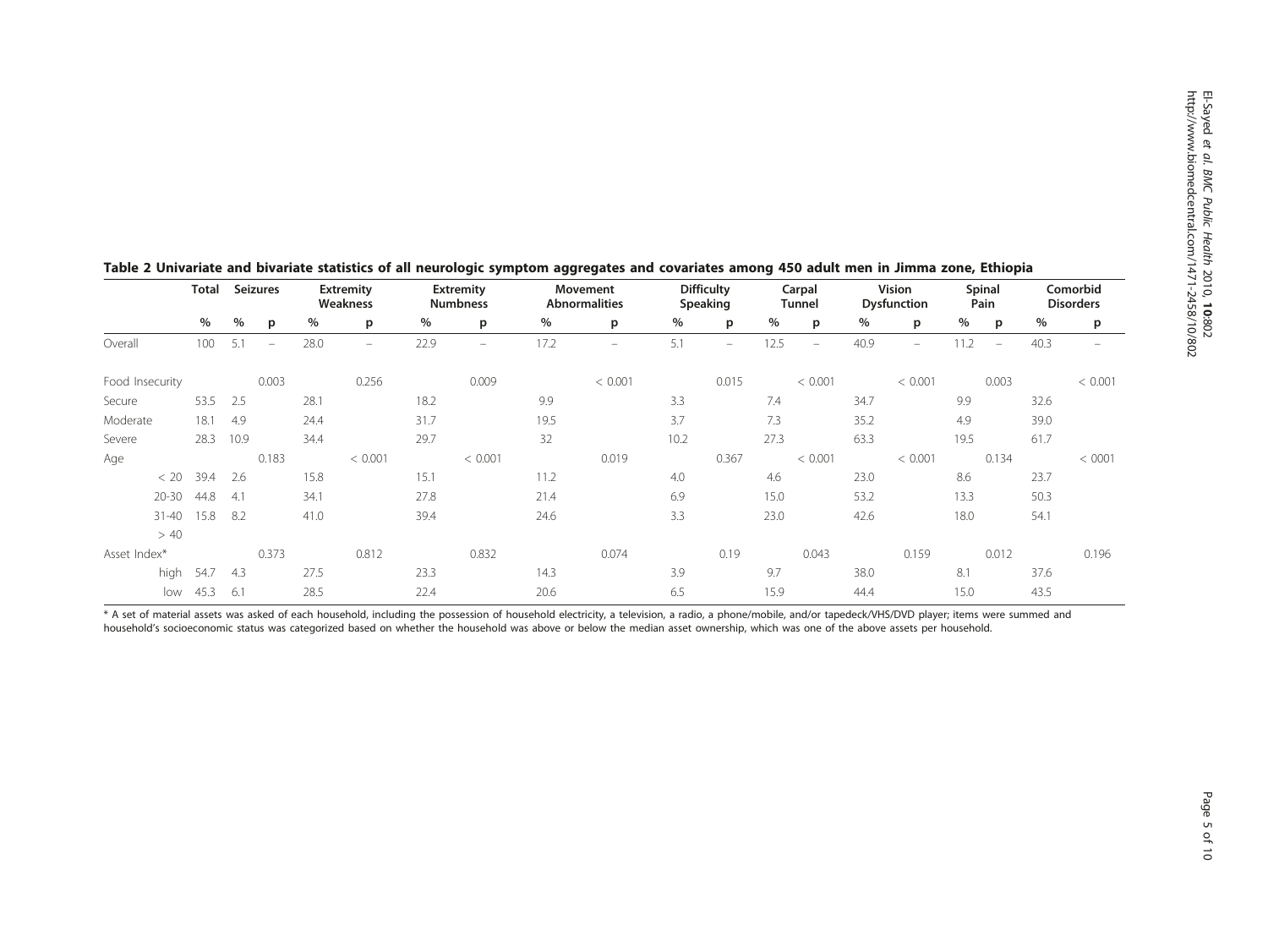#### <span id="page-5-0"></span>Table 3 Odds ratios and 95% confidence intervals from unadjusted and adjusted multivariable logistic regression models of neurologic symptom aggregates by food insecurity among 450 women in Jimma zone, Ethiopia

|                 | Seizures                |                          | <b>Extremity Weakness</b> |                         | <b>Extremity</b><br><b>Numbness</b> |                         | Movement<br><b>Abnormalities</b> |                         | <b>Difficulty Speaking</b> |                          | <b>Carpal Tunnel</b>    |                         | <b>Vision Dysfunction</b>    |                         | Spinal Pain                 |                             | <b>Comorbid Disorders</b> |                         |
|-----------------|-------------------------|--------------------------|---------------------------|-------------------------|-------------------------------------|-------------------------|----------------------------------|-------------------------|----------------------------|--------------------------|-------------------------|-------------------------|------------------------------|-------------------------|-----------------------------|-----------------------------|---------------------------|-------------------------|
| Food Insecurity |                         |                          |                           |                         |                                     |                         |                                  |                         |                            |                          |                         |                         |                              |                         |                             |                             |                           |                         |
| Secure          | Ref                     | Ref                      | Ref                       | Ref                     | Ref                                 | Ref                     | Ref                              | Ref                     | Ref                        | Ref                      | Ref                     | Ref                     | Ref                          | Ref                     | Ref                         | Ref                         | Ref                       | Ref                     |
| Moderate        | 1.13<br>$(0.51 - 2.50)$ | 0.98<br>$(0.44 - 2.21)$  | 0.79<br>$(0.46 - 1.34)$   | 0.76<br>$(0.44 - 1.31)$ | 1.94<br>$.16 - 3.25$                | 2.00<br>$.17 - 3.41$    | 2.76<br>$.48 - 5.14$             | 2.66<br>$(1.42 - 5.00)$ | 0.94<br>$(0.29 - 3.06)$    | 0.86<br>$(0.26 - 2.83)$  | 1.07<br>$(0.42 - 2.79)$ | 1.01<br>$(0.38 - 2.66)$ | 1.1<br>$(0.65 - 1)$<br>(.86) | 1.08<br>$(0.63 - 1.86)$ | 0.51<br>$(0.17 - 1)$<br>.51 | 0.47<br>$(0.16 - 1)$<br>.41 | 1.48<br>$(0.89 - 2.48)$   | 1.46<br>$(0.86 - 2.47)$ |
| Severe          | 3.64<br>$(1.95 - 6.81)$ | 3.31<br>$(1.74 - 6.39)$  | 1.28<br>$(0.79 - 2.09)$   | 1.23<br>$(0.74 - 2.03)$ | 1.17<br>$(0.67 - 2.03)$             | 1.13<br>$(0.64 - 1.99)$ | 4.16<br>(2.31)<br>$1 - 7.51$     | 4.07<br>$(2.25 - 7.38)$ | 2.44<br>$(0.99 - 6.06)$    | 2.28<br>$(0.91 - 5.73)$  | 5.10<br>$(2.75 - 9.42)$ | 4.23<br>$(2.24 - 7.98)$ | 3.65<br>$(2.34 - 5.69)$      | 3.16<br>$(1.99 - 5.01)$ | 2.41<br>$(1.31 - 4.41)$     | 2.09<br>$12 - 3.92$         | 3.73<br>$(2.40 - 5.82)$   | 3.27<br>$(2.07 - 5.18)$ |
| Age             |                         |                          |                           |                         |                                     |                         |                                  |                         |                            |                          |                         |                         |                              |                         |                             |                             |                           |                         |
| < 30            |                         | Ref                      |                           | Ref                     |                                     | Ref                     |                                  | Ref                     |                            | Ref                      |                         | Ref                     |                              | Ref                     |                             | Ref                         |                           | Ref                     |
| $30 - 40$       |                         | 1.70<br>$(0.74 - 3.89)$  |                           | 2.13<br>$(1.22 - 3.73)$ |                                     | 0.99<br>$(0.57 - 1.71)$ |                                  | 0.88<br>$(0.48 - 1.58)$ |                            | 2.37<br>$(0.67 - 8.37)$  |                         | 0.36<br>$(0.15 - 0.85)$ |                              | 0.33<br>$(0.21 - 0.52)$ |                             | 0.90<br>$(0.44 - 1.82)$     |                           | 0.41<br>$(0.26 - 0.65)$ |
| > 40            |                         | 4.67<br>$(1.89 - 11.56)$ |                           | 3.48<br>$(1.76 - 6.87)$ |                                     | 2.41<br>$(1.24 - 4.67)$ |                                  | 0.95<br>$(0.44 - 2.05)$ |                            | 2.46<br>$(0.56 - 10.73)$ |                         | 1.75<br>$(0.85 - 3.62)$ |                              | 0.69<br>$(0.38 - 1.23)$ |                             | 1.69<br>$(0.78 - 3.69)$     |                           | 1.34<br>$(0.75 - 2.40)$ |
| Asset Index*    |                         |                          |                           |                         |                                     |                         |                                  |                         |                            |                          |                         |                         |                              |                         |                             |                             |                           |                         |
| high            |                         | Ref                      |                           | Ref                     |                                     | Ref                     |                                  | Ref                     |                            | Ref                      |                         | Ref                     |                              | Ref                     |                             | Ref                         |                           | Ref                     |
| low             |                         | 1.51<br>$(0.84 - 2.71)$  |                           | 0.95<br>$(0.62 - 1.44)$ |                                     | 0.75<br>$(0.48 - 1.18)$ |                                  | 1.19<br>$(0.72 - 1.97)$ |                            | 1.59<br>$(0.68 - 3.71)$  |                         | 1.35<br>$(0.75 - 2.42)$ |                              | 1.1<br>$(0.74 - 1.64)$  |                             | 1.73<br>$(0.95 - 3.15)$     |                           | 1.03<br>$(0.69 - 1.54)$ |

\* A set of material assets was asked of each household, including the possession of household electricity, a television, a radio, a phone/mobile, and/or tapedeck/VHS/DVD player; items were summed and household's socioeconomic status was categorized based on whether the household was above or below the median asset ownership, which was one of the above assets per household.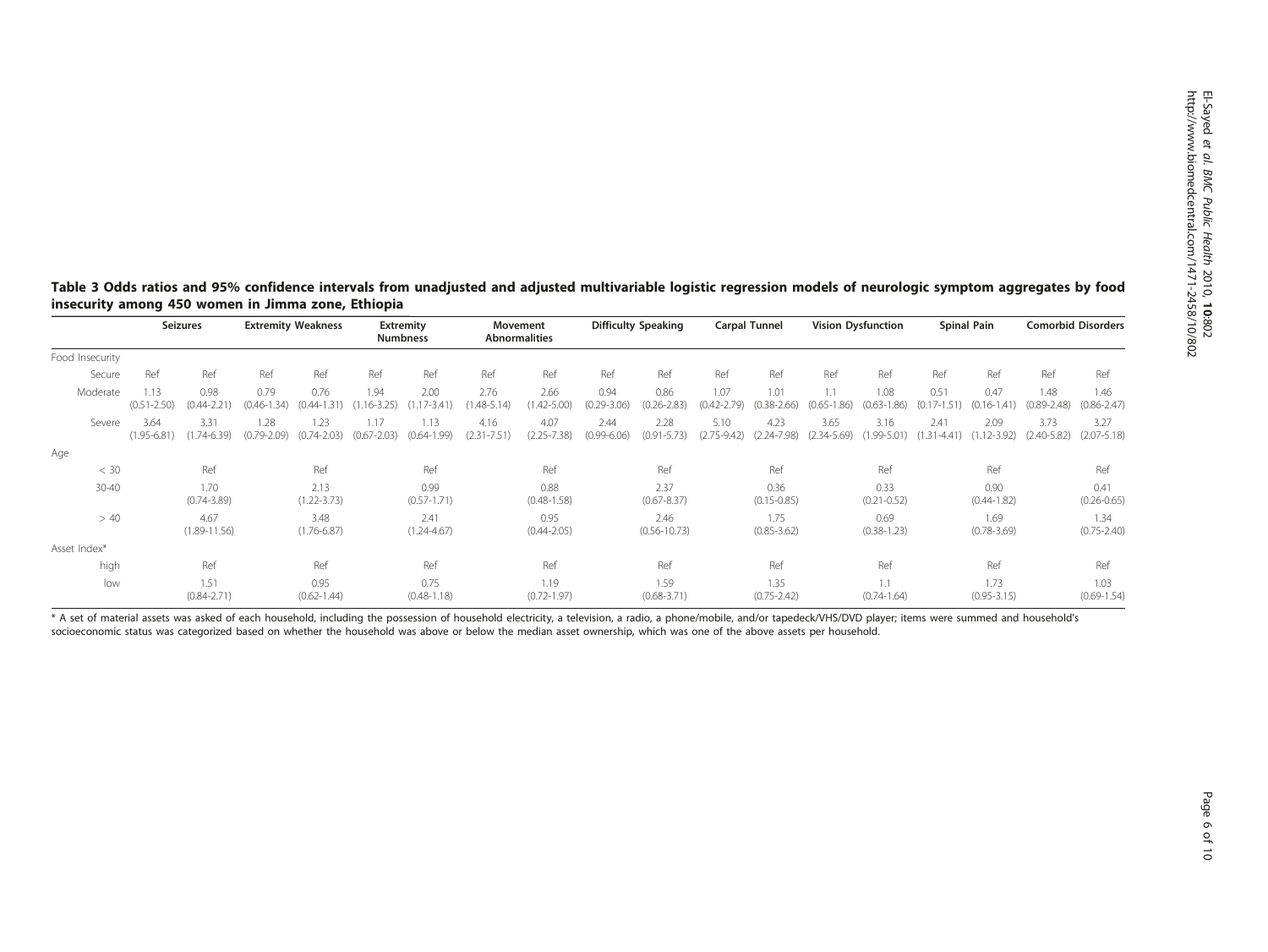## <span id="page-6-0"></span>Table 4 Odds ratios and 95% confidence intervals from unadjusted and adjusted multivariable logistic regression models of neurologic symptom aggregates by food insecurity among 450 men in Jimma zone, Ethiopia

|                 |                          | <b>Seizures</b>          | <b>Extremity Weakness</b> |                         | <b>Extremity</b><br><b>Numbness</b> |                         | Movement<br><b>Abnormalities</b> |                         | <b>Difficulty Speaking</b> |                         | Carpal Tunnel           |                          | <b>Vision Dysfunction</b> |                         | Spinal Pain             |                            | <b>Comorbid Disorders</b> |                         |
|-----------------|--------------------------|--------------------------|---------------------------|-------------------------|-------------------------------------|-------------------------|----------------------------------|-------------------------|----------------------------|-------------------------|-------------------------|--------------------------|---------------------------|-------------------------|-------------------------|----------------------------|---------------------------|-------------------------|
| Food insecurity |                          |                          |                           |                         |                                     |                         |                                  |                         |                            |                         |                         |                          |                           |                         |                         |                            |                           |                         |
| Secure          | Ref                      | Ref                      | Ref                       | Ref                     | Ref                                 | Ref                     | Ref                              | Ref                     | Ref                        | Ref                     | Ref                     | Ref                      | Ref                       | Ref                     | Ref                     | Ref                        | Ref                       | Ref                     |
| Moderate        | 2.19<br>$(0.60 - 7.95)$  | 2.12<br>$(0.58 - 7.73)$  | 0.92<br>$(0.52 - 1.64)$   | 0.89<br>$(0.49 - 1.60)$ | 2.30<br>$(1.31 - 4.06)$             | 2.30<br>1.29-4.11       | 2.40<br>$(1.21 - 4.79)$          | 2.33<br>$(1.17 - 4.66)$ | 1.21<br>$(0.31 - 4.65)$    | 1.17<br>$(0.30 - 4.54)$ | 1.13<br>$(0.51 - 2.50)$ | 0.98<br>$(0.44 - 2.21)$  | 1.21<br>$(0.75 - 1.93)$   | 1.16<br>$(0.72 - 1.88)$ | 1.94<br>$(1.16 - 3.25)$ | 0.84<br>$0.38 - 1$<br>.86) | 1.13<br>$(0.70 - 1.82)$   | 1.08<br>$(0.66 - 1.76)$ |
| Severe          | 5.24<br>$(1.96 - 13.98)$ | 4.64<br>$(1.70 - 12.67)$ | 1.49<br>$(0.95 - 2.36)$   | 1.29<br>$(0.80 - 2.07)$ | 2.09<br>$(1.27 - 3.45)$             | 1.97<br>$(1.17 - 3.31)$ | 4.67<br>$(2.67 - 8.19)$          | 4.18<br>$(2.36 - 7.43)$ | 3.59<br>$(1.45 - 8.90)$    | 3.29<br>$(1.29 - 8.38)$ | 3.64<br>$(1.95 - 6.81)$ | 3.31<br>$(1.74 - 6.29)$  | 2.52<br>$(1.58 - 4.03)$   | 2.42<br>$(1.51 - 3.90)$ | 1.17<br>$(0.67 - 2.03)$ | 1.67<br>$(0.85 - 3.27)$    | 2.57<br>$(1.61 - 4.11)$   | 2.46<br>$(1.53 - 3.97)$ |
| Age             |                          |                          |                           |                         |                                     |                         |                                  |                         |                            |                         |                         |                          |                           |                         |                         |                            |                           |                         |
| < 30            |                          | Ref                      |                           | Ref                     |                                     | Ref                     |                                  | Ref                     |                            | Ref                     |                         | Ref                      |                           | Ref                     |                         | Ref                        |                           | Ref                     |
| $30 - 40$       |                          | 0.57<br>$(0.18 - 1.78)$  |                           | 0.42<br>$(0.25 - 0.69)$ |                                     | 0.62<br>$(0.36 - 1.06)$ |                                  | 0.67<br>$(0.36 - 1.24)$ |                            | 0.79<br>$(0.30 - 2.13)$ |                         | 1.70<br>$(0.74 - 3.89)$  |                           | 1.34<br>$(0.84 - 2.14)$ |                         | 0.92<br>$(0.44 - 1.90)$    |                           | 1.39<br>$(0.86 - 2.22)$ |
| > 40            |                          | 1.42<br>$(0.48 - 5.15)$  |                           | 1.49<br>$(0.84 - 2.65)$ |                                     | 2.13<br>$(1.17 - 3.88)$ |                                  | 1.36<br>$(0.68 - 2.70)$ |                            | 0.48<br>$(0.11 - 2.18)$ |                         | 4.67<br>$(1.89 - 11.56)$ |                           | 2.31<br>$(1.25 - 4.27)$ |                         | 1.88<br>$(0.81 - 4.39)$    |                           | 2.83<br>$(1.52 - 5.26)$ |
| Asset Index*    |                          |                          |                           |                         |                                     |                         |                                  |                         |                            |                         |                         |                          |                           |                         |                         |                            |                           |                         |
| high            |                          | Ref                      |                           | Ref                     |                                     | Ref                     |                                  | Ref                     |                            | Ref                     |                         | Ref                      |                           | Ref                     |                         | Ref                        |                           | Ref                     |
| low             |                          | 1.11<br>$(0.47 - 2.60)$  |                           | 0.95<br>$(0.63 - 1.45)$ |                                     | 0.80<br>$(0.51 - 1.26)$ |                                  | 1.23<br>$(0.74 - 2.04)$ |                            | 1.49<br>$(0.63 - 3.50)$ |                         | 1.51<br>$(0.84 - 2.71)$  |                           | 1.07<br>$(0.72 - 1.57)$ |                         | 1.73<br>$(0.95 - 3.16)$    |                           | 1.05<br>$(0.71 - 1.56)$ |

\* A set of material assets was asked of each household, including the possession of household electricity, a television, a radio, a phone/mobile, and/or tapedeck/VHS/DVD player; items were summed and household's socioeconomic status was categorized based on whether the household was above or below the median asset ownership, which was one of the above assets per household.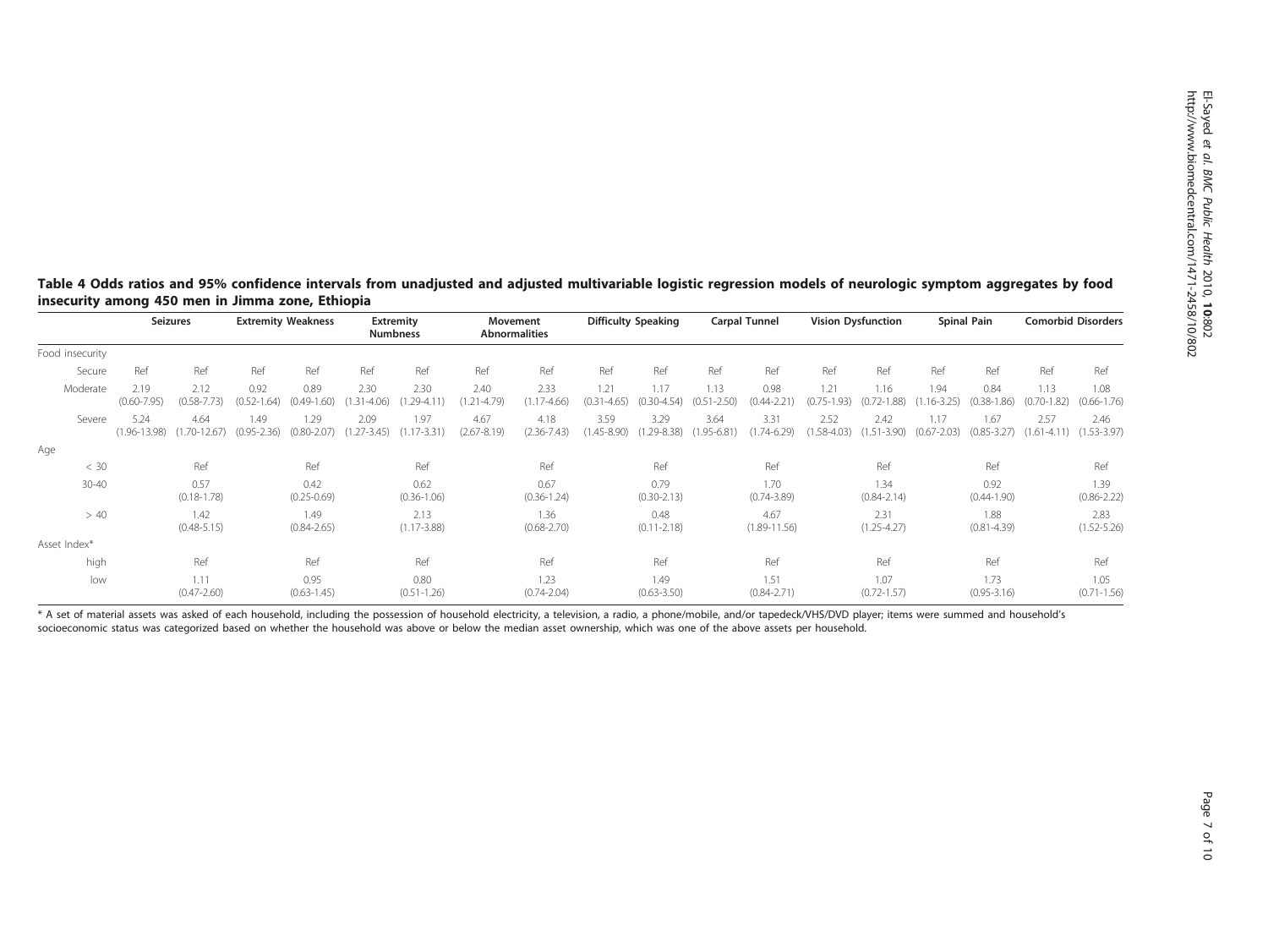|                        | <b>Seizures</b>          | Extremity<br>weakness    | <b>Extremity</b><br>numbness | <b>Vision</b><br>dysfunction | <b>Difficulty</b><br>speaking | Movement<br>abnormalities | Spinal<br>pain    | Carpal<br>Tunnel |
|------------------------|--------------------------|--------------------------|------------------------------|------------------------------|-------------------------------|---------------------------|-------------------|------------------|
| Seizures               | $\overline{\phantom{0}}$ | 45.8                     | 41.7                         | 79.2                         | 12.5                          | 37.5                      | 37.5              | 37.5             |
| Extremity weakness     | 8.3                      | $\overline{\phantom{m}}$ | 38.6                         | 62.9                         | 9.1                           | 30.3                      | 18.9              | 17.4             |
| Extremity numbness     | 9.3                      | 47.2                     | $\overline{\phantom{m}}$     | 52.8                         | 7.4                           | 39.8                      | 16.7              | 27.8             |
| Vision dysfunction     | 9.8                      | 43.0                     | 29.5                         | $\overline{\phantom{0}}$     | 9.8                           | 34.7                      | 18.1              | 20.7             |
| Difficulty speaking    | 12.5                     | 50.0                     | 33.3                         | 79.2                         |                               | 54.2                      | 37.5              | 45.8             |
| Movement abnormalities | 11.1                     | 49.4                     | 53.1                         | 82.7                         | 16.1                          | $\overline{\phantom{m}}$  | 24.7              | 39.5             |
| Spinal pain            | 17.0                     | 47.2                     | 34.0                         | 66.0                         | 17.0                          | 37.7                      | $\qquad \qquad -$ | 35.9             |
| Carpal Tunnel          | 15.3                     | 40.0                     | 50.9                         | 67.8                         | 18.6                          | 54.2                      | 32.2              |                  |

<span id="page-7-0"></span>Table 5 Comorbidity (in percent) between neurological disorders among 900 women and men in Jimma zone, Ethiopia\*

\*Numbers represent the percentage of those in each row with each comorbidity, by column.

insufficiency was associated with self-reported heart disease, diabetes, hypertension, food allergies, and overweight among men, as well as poorer mental and social health [\[13\]](#page-8-0). Among 1488 households in a rural region of the United States, FI was associated with lower selfreported physical and mental health as well as poorer health measures [\[32](#page-9-0)]. Another study, by Gao and colleagues, found that FI was associated with lower cognitive function in Hispanics living in the US [[33\]](#page-9-0). Other studies, summarized earlier, have also shown there to be associations between FI and health in SSA [\[15](#page-8-0)[,17](#page-9-0)].

One of the central challenges in the literature on this topic is the directionality of the association between FI and adverse health. Helping clarify this question, three longitudinal cohort studies provide evidence that is suggestive that FI or food insufficiency is a causal determinant of worse mental and physical health. Siefert and colleagues [[14](#page-8-0)] found in a longitudinal analysis of 753 female public assistance recipients in the US that persistent, recurrent food insufficiency over two years was associated with higher limitations in physical functioning as compared to having only experienced FI in the present period. Heflin and colleagues [[34\]](#page-9-0) found in the same cohort that increases in food insufficiency predicted increases in symptoms of major depression over a three year study period. In Tanzania, Hadley and Patil [[16\]](#page-9-0) found that among 173 caretakers, seasonal variation in FI predicted changes in symptoms of depression and anxiety. Biological evidence also suggests that malnutrition during early neural development can cause ND in later life [[18,24\]](#page-9-0). Conversely, however, it is also plausible that persons suffering from NDs are more likely to be disabled, and therefore unable to provide themselves with a consistent food supply. This is especially likely to be true in economies that are based heavily on subsistence agriculture. Further research will need to disentangle the causal relationship between FI and ND.

Our work also highlights the current paucity of and need for quality instruments for assessing the burden of ND in the rural SSA setting. We found considerable discordance between the prevalences of common symptoms of ND in our sample and those reported in comparable studies. For example, we found that 60.9% (not shown) of respondents reported vision dysfunction, which compares to 1.5% and 28.6% in comparable studies [\[19,35\]](#page-9-0). Moreover, we found that 6.3% (not shown) of our sample reported seizure compared 0.7% in a comparable study [[36\]](#page-9-0). Although there is no gold standard in the field, given that the prevalences of common symptoms of ND in our sample appear higher than those reported in similar studies, it is likely that our instrument overestimated the prevalences of common ND in our study population.

There are several limitations that should be considered when interpreting our findings. First, we recorded symptoms that could potentially have neurologic causes, rather than specific diagnoses of ND, and it is impossible to differentiate between neurologic, orthopedic, or other causes of many of the symptoms included in our instrument. Moreover, symptoms were not confirmed by neurologists. Therefore, the prevalences reported here should be interpreted very cautiously; it is impossible to draw conclusions about the prevalence of specific diagnoses within this population or about the specific etiologies of individual symptoms. Of particular note, for example, 60.9% of our sample reported vision dysfunction. However, because there is a high prevalence of organic eye diseases that affect vision in Ethiopia [[37,38](#page-9-0)], it is possible that a sizable proportion of the vision dysfunction in our population is not of neurologic etiology. Second, because we sampled only households with children, it is possible that our findings do not generalize to households without children. Third, our covariate set was limited and therefore, there may be residual confounding of the association between FI and each symptom aggregate. Of particular note, we did not collect data about dietary intake, and therefore, it is plausible that the observed associations could be confounded by malnutrition.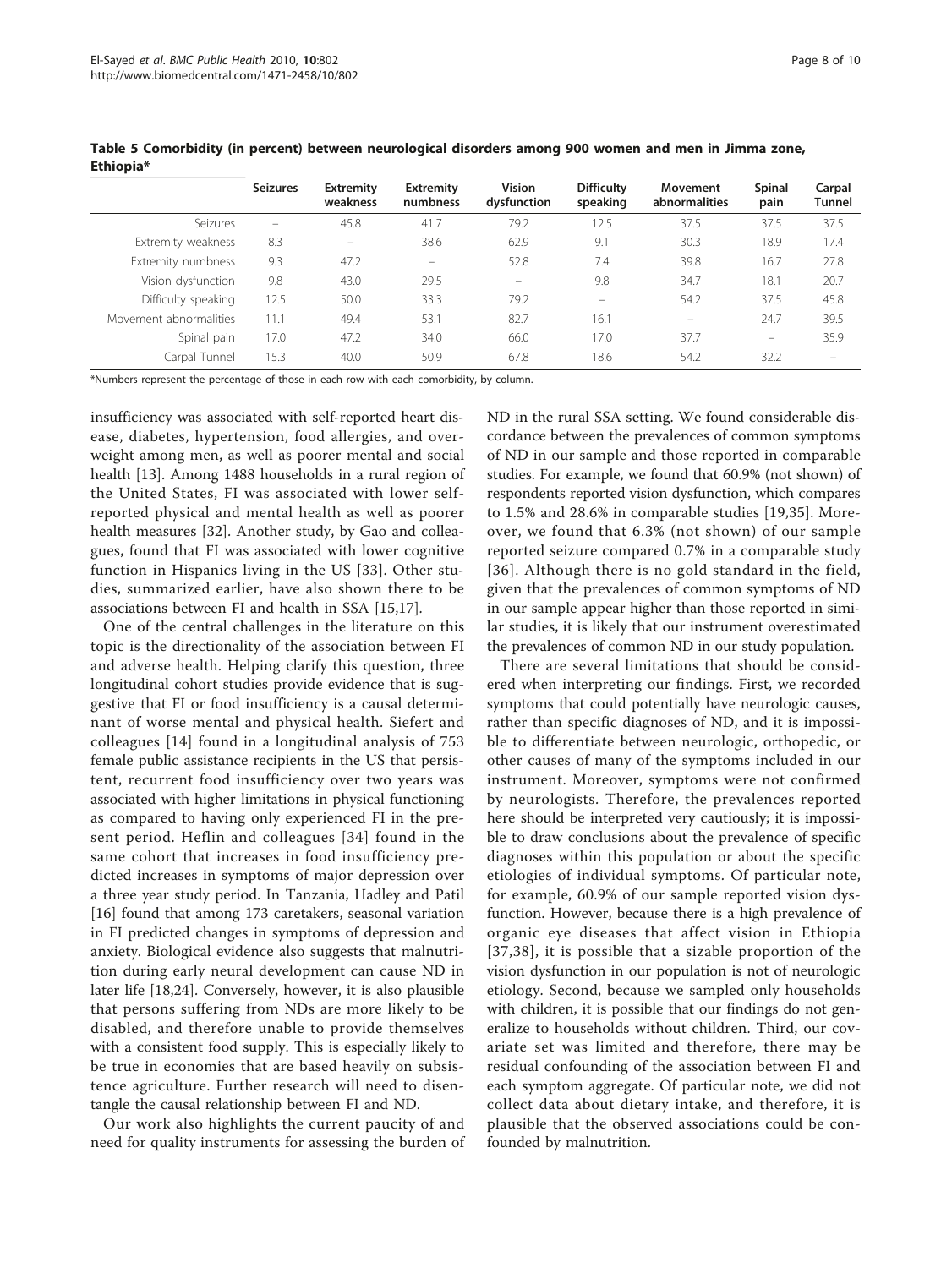<span id="page-8-0"></span>It has been estimated that 33% of people living in SSA are undernourished, a widely used indicator of FI. Unfortunately, in SSA, FI is likely to increase in the coming decades [\[39,40](#page-9-0)]. Moreover, the global burden of ND is estimated to rise significantly by 2020 [[18\]](#page-9-0). Therefore, studies that explore the correlates of FI and ND in SSA are needed to inform clinicians and public health practitioners about how to better serve the needs of populations in this region. Investigators interested in the social causes and effects of ND could fruitfully explore different causal mechanisms that relate FI and ND. Other avenues for future research include assessing the relation between FI and specific ICD-10 diagnosable ND and exploring the associations between FI and ND in other geographic contexts. Finally, quality instruments for measuring ND in populations in SSA are deficient, and researchers interested in the epidemiology of ND in SSA might consider creating and validating such instruments for use in future studies.

## Conclusions

Among a population-based representative sample of households in a rural area in Ethiopia, FI was associated with several self-reported neurologic symptoms, including seizure, extremity numbness, movement abnormalities, speaking difficulties, carpal tunnel syndrome, spinal pain, and vision dysfunction, as well as higher prevalence of neurological symptom comorbidity. The directionality of these relations is unclear, and research about potential mechanisms relating FI and ND is needed. Finally, quality instruments for measuring ND in the SSA context are deficient, and research is needed to construct and validate such tools.

## Additional material

[Additional file 1: S](http://www.biomedcentral.com/content/supplementary/1471-2458-10-802-S1.DOC)urvey questionnaire for women and children in English. The survey questionnaire used to obtain data about women in the analysis translated in English.

[Additional file 2: S](http://www.biomedcentral.com/content/supplementary/1471-2458-10-802-S2.PDF)urvey questionnaire for women and children in Amharic. The survey questionnaire used to obtain data about women in the analysis in Amharic.

[Additional file 3: S](http://www.biomedcentral.com/content/supplementary/1471-2458-10-802-S3.DOC)urvey questionnaire for men in English. The survey questionnaire used to obtain data about men in the analysis translated in English.

[Additional file 4: S](http://www.biomedcentral.com/content/supplementary/1471-2458-10-802-S4.PDF)urvey questionnaire for men in Amharic. The survey questionnaire used to obtain data about men in the analysis in Amharic.

#### Abbreviations

FI: Food insecurity; SSA: Sub-Saharan Africa; ND: Neurological Dysfunction; GGGDS: Gilgel Gibe Growth and Development Study; SES:Socioeconomic status.

#### Acknowledgements

This project was funded by NIH grants GM07863, DA 017642, DA 022720, MH082729 and MH 078152. We thank Mr. Peter Rockers and Ms. Magdalena Paczkowski for their help and support with the data.

#### Author details

<sup>1</sup>Department of Epidemiology, Columbia University, New York, NY, USA. <sup>2</sup>Columbia University College of Physicians and Surgeons, New York, NY, USA. <sup>3</sup> Department of Public Health, University of Oxford, Oxford, UK.<br><sup>4</sup> Department of Anthropelegy, Emery University, Atlanta, GA, USA. <sup>5</sup> Department of Anthropology, Emory University, Atlanta, GA, USA. <sup>5</sup>Jimma University, Jimma, Ethiopia. <sup>6</sup>Department of Neurosurgery, University of Michigan Medical School, Ann Arbor, MI, USA.

#### Authors' contributions

AME conceived the analysis, analyzed the data, and drafted the manuscript. CH conceived the study, coordinated data collection, and edited the manuscript. FT, AT, and JAC coordinated data collection and edited the manuscript. SG coordinated data collection, advised on data analysis, and edited the manuscript. Finally, all authors read and approved the final manuscript

#### Competing interests

The authors declare that they have no competing interests.

Received: 26 July 2010 Accepted: 31 December 2010 Published: 31 December 2010

#### References

- 1. Nord M, Jemsion K, Bickel G: Prevalence of Food Insecurity and Hunger by State, 1996-1998. Food Assistance and Nutrition Research Report 1999 [<http://www.ers.usda.gov/publications/FANRR2/FANRR2.PDF>].
- 2. Bickel G, Nord M, Price C, Hamilton W, Cook J: Guide to measuring food insecurity, revised 2000. United States Department of Agriculture Report 2000 [\[http://www.fns.usda.gov/FSEC/FILES/FSGuide.pdf\]](http://www.fns.usda.gov/FSEC/FILES/FSGuide.pdf).
- 3. Cristofar SP, Basiotis PP: Dietary intakes and selected characteristics of women ages 19-50 years and their children ages 1-5 years by reported perception of food sufficiency. J Nutr Educ 1992, 24(2):53-58.
- 4. Kendall A, Olson CM, Frongillo EA Jr: Relationship of hunger and food insecurity to food availability and consumption. J Am Diet Assoc 1996, 96(10):1019.
- 5. Tarasuk VS, Beaton GH: Women's dietary intakes in the context of household food insecurity. J Nutr 1999, 129(3):672.
- 6. Kleinman RE, Murphy JM, Little M, Pagano M, Wehler CA, Regal K, Jellinek MS: Hunger in children in the United States: potential behavioral and emotional correlates. Pediatrics 1998, 101(1):E3.
- 7. Dubois L, Farmer A, Girard M, Porcherie M: Family food insufficiency is related to overweight among preschoolers. Soc Sci Med 2006, 63(6):1503.
- 8. Townsend MS, Peerson J, Love B, Achterberg C, Murphy SP: Food insecurity is positively related to overweight in women. J Nutr 2001, 131(6):1738.
- 9. Adams EJ, Grummer-Strawn L, Chavez G: Food insecurity is associated with increased risk of obesity in California women. J Nutr 2003, 133(4):1070.
- 10. Hamelin AM, Habicht JP, Beaudry M: Food insecurity: consequences for the household and broader social implications. J Nutr 1999, 129(2S Suppl):525
- 11. Siefert K, Heflin CM, Corcoran ME, Williams DR: Food insufficiency and the physical and mental health of low-income women. Women Health 2001, 32(1-2):159.
- 12. Pheley AM, Holben DH, Graham AS, Simpson C: Food security and perceptions of health status: a preliminary study in rural Appalachia. J Rural Health 2002, 18(3):447.
- 13. Vozoris NT, Tarasuk VS: Household food insufficiency is associated with poorer health. J Nutr 2003, 133(1):120.
- 14. Siefert K, Heflin CM, Corcoran ME, Williams DR: Food insufficiency and physical and mental health in a longitudinal survey of welfare recipients. J Health Soc Behav 2004, 45(2):171.
- 15. Hadley C, Patil CL: Food insecurity in rural Tanzania is associated with maternal anxiety and depression. Am J Hum Biol 2006, 18(3):359.